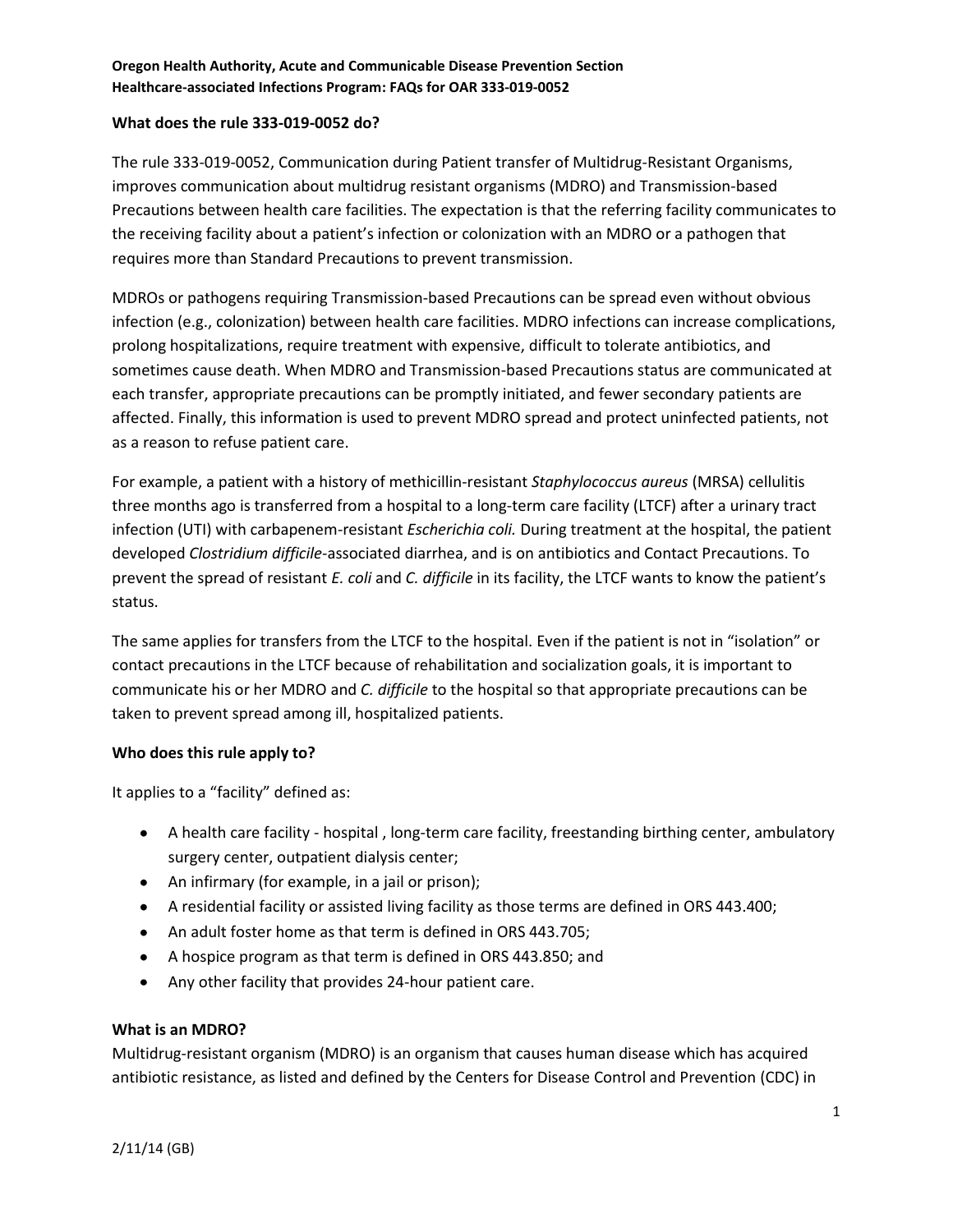*[Antibiotic Resistance Threats in the United States, 2013](http://www.cdc.gov/drugresistance/threat-report-2013/pdf/ar-threats-2013-508.pdf)*. See list of selected MDRO definitions under Interfacility Transfer [Useful Resources.](http://public.health.oregon.gov/DiseasesConditions/CommunicableDisease/HAI/Pages/Interfacility-Communication.aspx) MDROs include, but are not limited to:

- Methicillin-resistant *Staphylococcus aureus* (MRSA)
- Vancomycin-resistant *Enterococcus* (VRE)
- Carbapenem-resistant *Enterobacteriaceae* (CRE)
- Multidrug-resistant *Acinetobacter baumannii*
- Multidrug-resistant *Pseudomonas aeruginosa*
- Other Gram-negative bacteria producing extended beta-lactamases (ESBL)
- Toxin-producing *Clostridium difficile.*

Other bacteria of interest (but which are rare) include drug-resistant *Streptococcal pneumoniae.*

For a snapshot of what is happening across the United States with MDRO surveillance and CDC definitions, review the *Summary of Data Reported to the National Health care Safety Network at the Centers for Disease Control and Prevention, 2009–2010.* Sievert DM et al. ICHE 2013;34:1–14; link under [Useful Resources.](http://public.health.oregon.gov/DiseasesConditions/CommunicableDisease/HAI/Pages/Interfacility-Communication.aspx)

# **What are Standard Precautions?**

Standard Precautions means approaching every patient or resident care situation in a way that prevents acquiring or passing on an infection, regardless of suspected or confirmed infection status of the patient or resident. [CDC Standard Precautions website](http://www.cdc.gov/HAI/settings/outpatient/basic-infection-control-prevention-plan-2011/standard-precautions.html) has excellent resources and training.

Standard Precautions include:

- Hand hygiene—first and foremost!
- Use of personal protective equipment (for example, gloves, gowns, facemasks), depending on the anticipated exposure
- Respiratory hygiene and cough etiquette
- Safe injection practices
- Safe handling of potentially contaminated equipment or surfaces in the patient environment.

## **What are Transmission-based Precautions?**

Transmission-based Precautions are the set of infection control practices that should be used when Standard Precautions are not alone sufficient to prevent transmission of a potential pathogen or organism of epidemiologic significance.

There are three generally recognized categories of precautions, which are added to Standard Precautions alone or in combination, depending on the likely mode of transmission of the suspected organism: 1) **Droplet Precautions**, for organisms transmitted by large respiratory droplets (e.g. meningococcus, influenza); 2) **Contact Precautions**, for organisms that may be transmitted directly or indirectly through contact with the patient or the patient's environment (e.g., MRSA, VRE, CRE,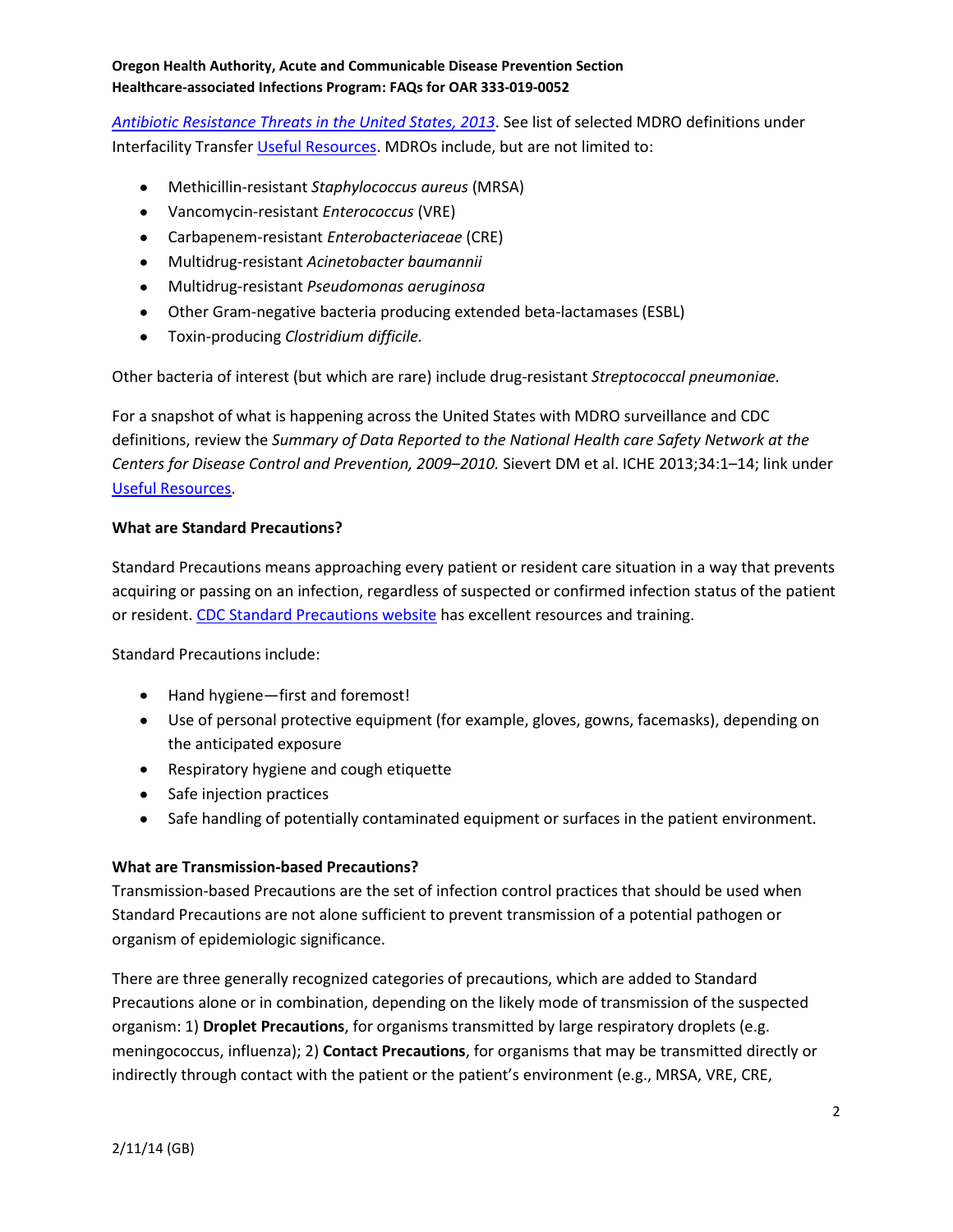norovirus); and 3) **Airborne Precautions**, to prevent transmission of organisms that are transmitted by small particle aerosols (such as tuberculosis, measles). Click for [CDC resources about using Personal](http://www.cdc.gov/HAI/prevent/ppe.html)  [Protective Equipment](http://www.cdc.gov/HAI/prevent/ppe.html) for Transmission-based Precautions.

[Appendix 1](http://www.cdc.gov/hicpac/2007ip/2007ip_appenda.html) from the Health care Infection Control Practices Advisory Committee's *Guideline for Isolation Precautions: Preventing Transmission of Infectious Agents in Health care Settings, 2007*, provides one reference for recommended precautions; individual facilities may have adopted their own criteria.

Click fo[r CDC resources for infection prevention in different facility settings.](http://www.cdc.gov/HAI/prevent/prevention.html)

# **Why is this necessary now?**

Unfortunately, MDROs are a part of modern medicine. In many regions of the United States and the world, highly resistant bacteria have become endemic in the health care system. In fact, an estimated 4 percent of hospitalized patients and 18 percent of long-term acute care facility patients across the U.S. had a carbapenem-resistant Enterobacteriaceae (CRE) infection during the first half of 2012 [\(CDC](http://www.cdc.gov/stltpublichealth/townhall/presentations/2013/vs_march.pdf) *Vital Signs* [March 2013\)](http://www.cdc.gov/stltpublichealth/townhall/presentations/2013/vs_march.pdf).

CRE is uncommon in Oregon, and we would like to keep it that way. Highly resistant bacteria bring increased costs to a health care system (e.g., hospitals, long-term care, assisted living) because of more specialized antibiotics, prolonged hospital stays, and patient complications. Working together to detect MDROs through surveillance and protect patients through infection control practices, we can prevent such MDROs as CRE from becoming endemic in Oregon. [Oregon's DROP](http://public.health.oregon.gov/DiseasesConditions/CommunicableDisease/CDSummaryNewsletter/Documents/2013/ohd6209.pdf)-CRE network<sup>1</sup> was developed with these goals in mind, and includes interfacility communication about MDROs as a key strategy to prevent their spread in Oregon. See th[e Oregon CRE Toolkit](http://public.health.oregon.gov/DiseasesConditions/DiseasesAZ/CRE/Documents/cre_toolkit.pdf) to learn more about recommended responses to CRE.

Other examples of interfacility communication[: Centers for Disease Control and Prevention \(CDC\);](http://www.cdc.gov/HAI/toolkits/InterfacilityTransferCommunicationForm11-2010.pdf) Association of Professionals in Infection Control and Epidemiology (APIC); Council for State and Territorial Epidemiologists (CSTE) (see [CSTE's statement](http://c.ymcdn.com/sites/www.cste.org/resource/resmgr/PS/13-ID-09.pdf)); Joint Commission (IC .02 .01 .01 EOP 10-11, Joint Commission Resources, 2013); Clark County, Wash., HAI collaborative; Illinois *C. diff* [Initiative;](http://www.idph.state.il.us/patientsafety/ice_backgrnd.htm) and other infection control advocates.

## **How does a facility communicate to another facility that a patient has a MDRO?**

The rule requires that a transferring facility provide a written notification to a receiving facility if a patient has a MDRO, if known. The rule does not prescribe a method or specific form of that written notification (although we have examples of forms). Ideally, MDRO and precaution status also is verbally communicated at handoff with other important patient information and care plans. The exact format of interfacility communication of MDROs and Transmission-based Precautions will be up to each facility.

Workgroup stakeholders (Oregon hospitals, LTCFs, medical transport) suggested some strategies:

 $\overline{\phantom{a}}$ 

<sup>&</sup>lt;sup>1</sup> Drug-Resistant Organism Prevention and Coordinated Regional Epidemiology (DROP-CRE) Network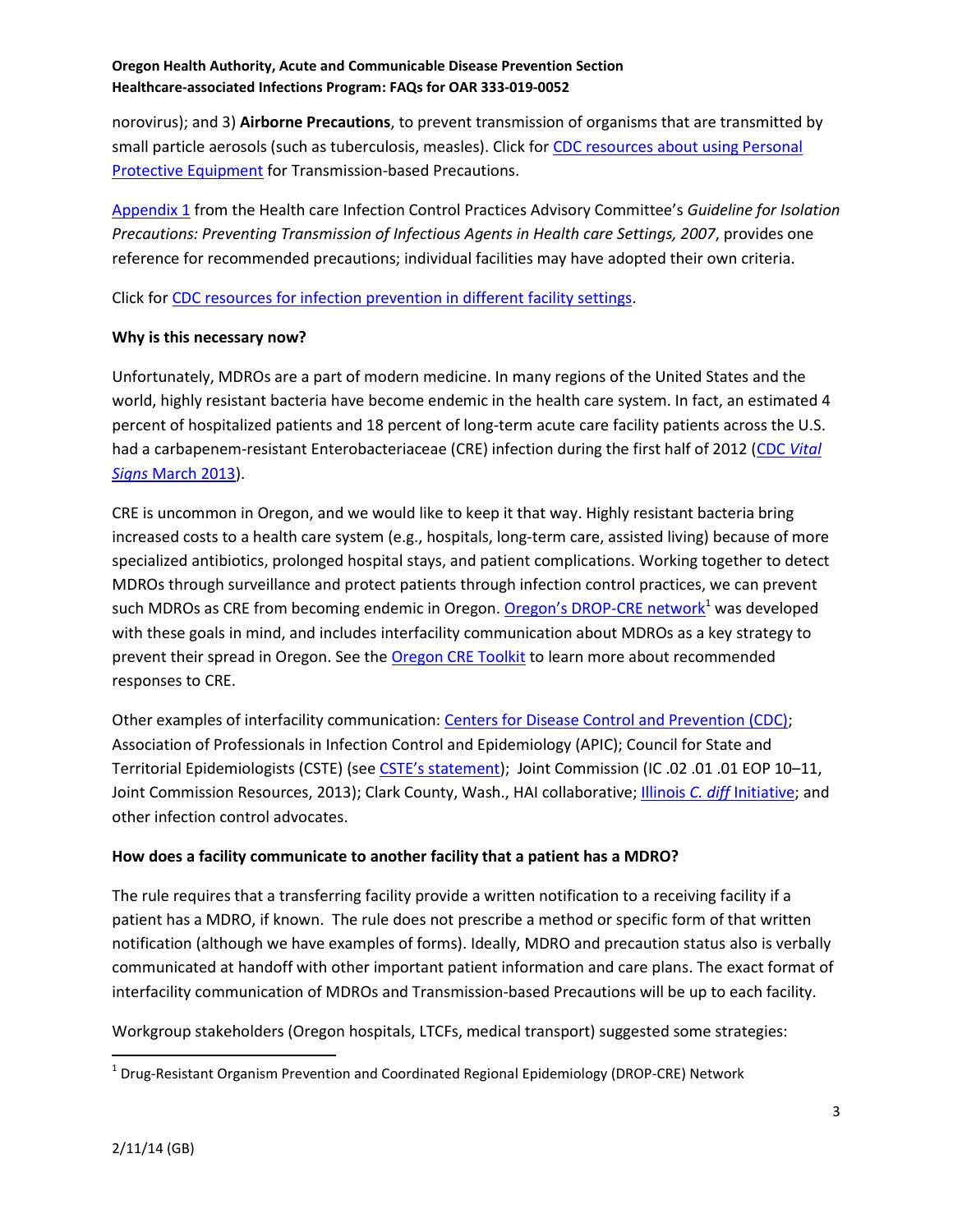- Make the MDRO information travel as part of the "patient picture" on discharge and transfer summaries
- Educate staff members about MDROs and Transmission-based Precautions;
- Add MDRO and Transmission-based Precaution status to current admission, transfer and discharge processes and variables
- Use transfer checklists or electronic prompts
- Involve admissions and discharge administrative staff members and clinical staff members when integrating into existing processes
- Involve IT staff when integrating into electronic admission and discharge processes;
- Certain health care facilities are considering adding Transmission-based Precautions, current infections with MDROs, or other pathogens that use Transmission-based Precautions to their Center for Medicare and Medicaid **Summary of Care Records** (also called Continuity of Care Document, CCD).

The [Oregon Patient Safety Commission \(OPSC\)](http://www.oregonpatientsafety.org/) and the Acute and Communicable Disease Prevention [Section's Health care-associated Infections Program \(ACDP HAI\)](http://public.health.oregon.gov/DiseasesConditions/CommunicableDisease/HAI/Pages/index.aspx) are available for assistance.

## **What counts as a transfer or discharge?**

If a facility is transferring or discharging a patient to another facility as that is defined in rule, then written notification is required. Health care professionals are encouraged to consider including patients' MDRO or precaution status during all transfers of care, including to non-licensed settings such as a private residence, medical appointments, or day surgery.

Communication of MDRO status should be part of routine sharing of relevant patient information at discharge, transport, and admission. The information should be readily available for transport and receiving facilities to see and use  $-$  e.g., on a discharge face sheet. Some facilities and transporters have suggested using stickers to alert transport and receiving facilities of extra precautions, as are used currently for allergy alerts.

# **Does a written notification have to be on a stand-alone form?**

No. We recommend integrating this essential information into the facility's standard discharge sheet that accompanies the patient at transfer, as that is where the receiving facility will expect to read important patient information. Some facilities may prefer to use a separate sheet. See Oregon HAI [Interfacility Transfer website.](http://public.health.oregon.gov/DiseasesConditions/CommunicableDisease/HAI/Pages/Interfacility-Communication.aspx)

## **Whom do I contact if I have a question about a patient's infection?**

Check with the unit at the referring facility which sent the patient. Those responsible for infection control at each facility (e.g., infection preventionist or director of nursing) may help clarify appropriate precautions.